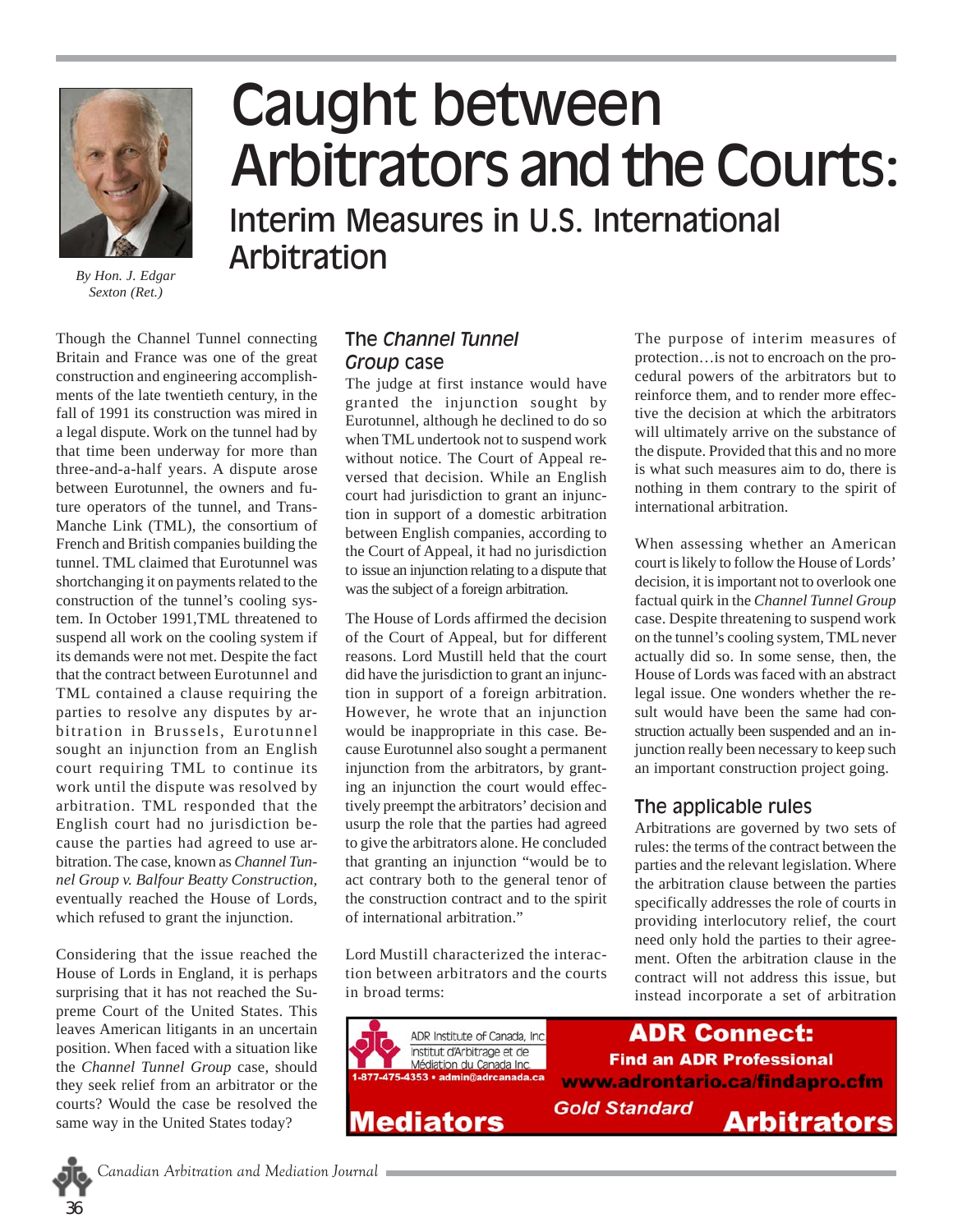rules, which may offer some assistance dividing jurisdiction between arbitrators and courts. This may not settle the issue, however. The JAMS *International Arbitration Rules*, for instance, empower the arbitral tribunal to grant "whatever interim measures it deems necessary, including injunctive relief," but also note that requesting such measures from a court "will not be deemed incompatible with the agreement to arbitrate." This type of provision does not establish when it is appropriate for a court to grant such relief.

Where the terms of the arbitration agreement are not clear, courts look at the relevant legislation. The United States has not implemented the United Nations Commission on International Trade Law (UNCITRAL) Model Law on Commercial Arbitration, which explicitly gives courts and arbitrators concurrent jurisdiction over interim measures. However, it has ratified and implemented the *Convention on the Recognition and Enforcement of Foreign Arbitral Awards*, better known as the New York Convention.

Though international arbitrations can also fall under other treaties and legislation, such as the *Inter-American Convention on International Commercial Arbitration*  (also known as the Panama Convention), the North American Free Trade Agreement or bilateral investment treaties, most international arbitrations fall within the auspices of the New York Convention.

§203 of the *Federal Arbitration Act* gives federal courts original jurisdiction over "an action or proceeding falling under the New York Convention." The Convention does not explicitly discuss the question of interim relief because it is primarily concerned with the recognition of enforcement of arbitral awards on the merits. In this absence, courts have focused on Article II(3):

The court of a Contracting State, when seized of an action in a matter in respect of which the parties have made an agreement within the meaning of this article, shall, at the request of one of the parties, refer the parties to arbitration, unless it finds that the said agreement is null and void, inoperative or incapable of being performed.

Courts are divided as to whether this language implicitly addresses their power to issue interim measures in support of international arbitrations. Similar language in §3 of the *Federal Arbitration Act* has given rise to a parallel debate.

## The law of preliminary injunctions

The Supreme Court has established a fourpart test for granting a preliminary injunction. The party seeking the injunction must satisfy the court that: (a) it is likely to succeed on the merits; (b) in the absence of relief, it is likely to suffer irreparable harm; (c) the balance of equities favors granting the injunction; and (d) the injunction is in the public interest.

One issue in the *Channel Tunnel Group*  case was whether an English court could issue an interlocutory injunction in support of an arbitration to be held abroad. The House of Lords reversed the Court of Appeal on this issue and held the English court could do so. American courts have reached similar conclusions. Where courts have accepted that they have jurisdiction to grant injunctive relief, they have not been troubled by the fact that the arbitration is to take place abroad.

Although neither the New York Convention nor the *Federal Arbitration Act* grants arbitrators the right to order injunctions or other interim relief, courts have held that they have the inherent authority to do so unless the parties agree to the contrary. The parties' agreement to arbitrate would lose meaning unless they also intended to grant the arbitral tribunal the power to preserve the status quo until it can decide the case on its merits.

#### The overlap between courts and arbitrators

Except where the jurisdiction of the court has explicitly been ousted by the parties, judges are loath to deprive litigants of access to the courts. However, the parties should be held to their bargain, especially in light of the compromise represented by the arbitration agreement.

Faced with the uneasy interaction between these two principles, courts have taken at least three different approaches to applications for injunctions in the face of an arbitration clause. Under the first approach, courts simply deny that they have any jurisdiction to grant interim relief. This approach appears to be based on two things: a broad reading of Article II(3) of the New York Convention as prohibiting courts faced with an arbitration clause from doing anything other than referring the parties to arbitration, and policy concerns that the party seeking judicial relief was seeking to bypass the agreed-upon method of settling disputes.

This line of cases has been roundly criticized by academics and courts. It relies on a strained interpretation of the text of the New York Convention that is inconsistent with the Convention's history and *travaux préparatoires*. Its sense of policy is also flawed. While it is true that parties should be held to their agreement, this position ignores the fact that there are many situations where parties cannot get important relief from the arbitrators, either because the arbitral panel has not been formed or because it lacks jurisdiction. If interim relief is unavailable, the dispute may be moot by the time it can be decided by the arbitrators, making the arbitration agreement hollow. Finally, it is telling that this interpretation has found no support from foreign courts interpreting the New York Convention.

The second approach goes to the other extreme, holding that the presence of an arbitration clause does not in any way limit the court's authority to order interim relief. We believe this approach is also flawed. Where parties have agreed to resolve their dispute by arbitration, it is illogical to assume this agreement includes final remedies but somehow excludes provisional remedies. The essence of an arbi-